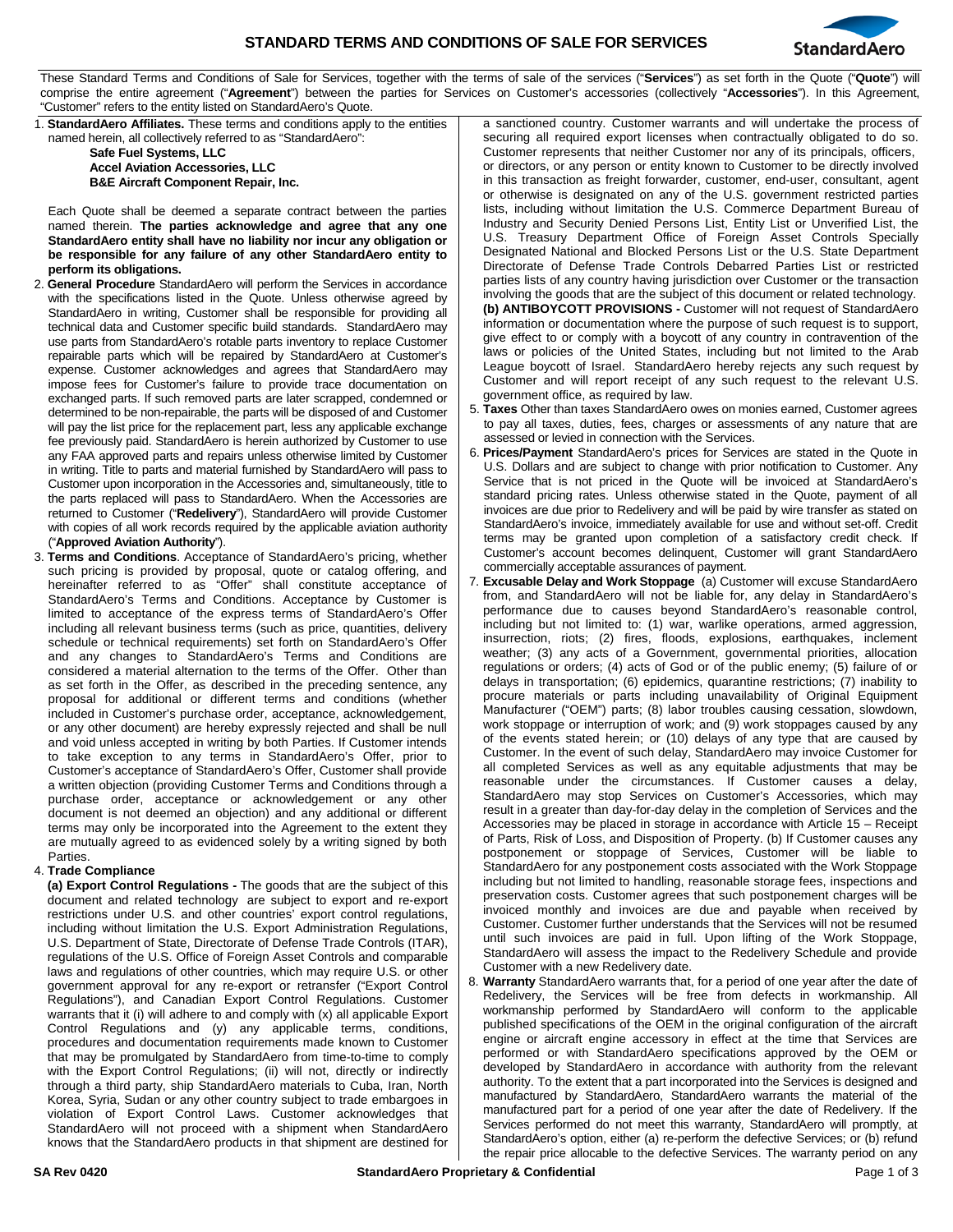

such re-performed Services will be the unexpired portion of the original warranty. For all parts not manufactured by StandardAero, StandardAero will pass through to Customer any available third party manufacturer parts warranty and will use commercially reasonable efforts to assist Customer with administration of such third party warranty claims. StandardAero will reimburse Customer for reasonable freight charges Customer incurs for return of parts to StandardAero's facility for valid warranty claim repairs. **THIS WARRANTY IS EXCLUSIVE AND IN LIEU OF ALL OTHER WARRANTIES, INCLUDING WARRANTIES OF MERCHANTABILITY AND FITNESS FOR A PARTICULAR PURPOSE. IN NO EVENT WILL STANDARDAERO RESULTANT, CONSEQUENTIAL OR PUNITIVE DAMAGES.** This warranty is applicable only if, following Redelivery, the Accessories (a) have been transported, stored, installed, operated, handled, maintained and repaired in accordance with the recommendations of the third party manufacturer or StandardAero, as applicable, as stated in its manuals, Service Bulletins, Airworthiness Directives or written instructions; (b) have not been altered, modified or repaired by anyone other than StandardAero; and (c) have not been subjected to accident, misuse, abuse or neglect.

- 9. **StandardAero Indemnity** StandardAero will indemnify Customer from third party losses for damage to or destruction of any property or injury to or death of any person caused solely by StandardAero's grossly negligent performance of the Services and for which, as a condition of such indemnification, Customer has promptly given notice of such claim; provided, however, StandardAero will not be required to indemnify Customer for any losses arising from Customer's negligence or misconduct. The indemnification provided hereunder will be Customer's sole and exclusive remedy for such third party losses. StandardAero will indemnify Customer from and against all losses resulting in injuries or damages suffered by employees of StandardAero to the extent they arise from negligence in performance of the Services hereunder. The indemnity provided herein will expire at such time the Accessories are serviced by any other service provider or the warranty expires, whichever occurs first.
- 10. **Customer Indemnity** Customer will indemnify StandardAero from third party losses for damage to or destruction of any property (including the Accessories) or any injury to or death of any person caused solely by Customer's use, operation, repair, maintenance, or disposition of the Accessories; provided, however, Customer will not be required to indemnify StandardAero for any losses caused solely by StandardAero's negligence or misconduct in its performance of the Services. Customer will indemnify StandardAero from and against all losses resulting in injuries or damages suffered by employees of Customer in connection with the employees' employment with Customer other than claims arising from injury to the employee as a direct result of StandardAero's performance of the Services.
- 11. *Limitation of Liability* **The total liability of StandardAero will not exceed the dollar value of the price of the Services provided. Neither Party will be liable for indirect, special, incidental, punitive or consequential damages including, without limitation, loss of use, revenue or diminution of value whether as a result of breach of contract, warranty or any other claims at law or in equity including claims for fraud or tort. This limitation of liability does not apply to instances of gross negligence or willful misconduct by StandardAero.**
- 12. **StandardAero Insurance** StandardAero, at its expense, will maintain until Redelivery of the Accessories the following insurance coverage: Aviation Products Liability including Aviation Premises, Products and Completed Operations and Hangarkeepers Liability for a Combined Single Limit Bodily Injury and Property Damage in the amount of \$200,000,000 each occurrence (aggregate in respect of products liability).
- 13. **Confidentiality** The parties shall treat as strictly confidential all provisions of this Agreement and any information disclosed by one party to the other in furtherance of this Agreement, with the exception that the receiving party may share information in the following limited circumstances: (a) to its employees or professional advisors on a strictly need-to-know basis and only after, as applicable: i) advising its such employees of the requirements of this provision; or ii) having any such third party(ies) sign a non-disclosure agreement; (b) as may be required to be disclosed for an investigation by a governmental authority or other mandatory legal process only to the extent legally required and only after giving notice to the disclosing party with sufficient time to allow that party to commence a legal process to limit such disclosure; (c) is in the public domain through no breach of the confidentiality obligations contained herein; (d) was independently developed by the receiving party supportable by documentation; or (e) to the extent reasonably

required to be disclosed to commence, in furtherance of, or to enforce any rights or obligations of a party under this Agreement or any judgment arising out of, any court proceeding or other dispute resolution proceeding related this Agreement.

- 14. **Termination** Either party may terminate this Agreement upon fifteen (15) days' written notice for breach of any material provision, unless such breach is cured within the fifteen (15) days. StandardAero may terminate this Agreement immediately if Customer (a) fails to make any of the required payments when due, (b) makes any agreement with Customer creditors due to Customer's inability to make timely payment of Customer's debts, (c) enters into compulsory or voluntary liquidation, (d) becomes insolvent, or (e) becomes subject to the appointment of a receiver of all or a material part of Customer assets. Upon any such termination, Customer will not be relieved of Customer's obligation to pay for Services performed and Customer's Accessories may be placed into storage in accordance with Article 15 – Receipt of Part, Risk of Loss, and Disposition of Property.
- 15. **Receipt of Parts, Risk of Loss, and Disposition of Property** StandardAero's signature or electronic confirmation of a shipment delivery is not confirmation of the products received. StandardAero will confirm that the items listed in the shipment documents have been physically received within three (3) business days from receipt at StandardAero's facility. StandardAero will not be liable for discrepancies between the shipping documents and the products received. If available, videography will be used to substantiate any such discrepancy. Risk of loss or damage to the Accessories will pass to Customer upon Redelivery. If Customer's Accessories a) cannot be Redelivered when ready due to Customer's 1) act or failure to act, 2) refusal to accept Redelivery, or 3) request that Redelivery not be made when otherwise ready; or b) required to be placed on hold due to an excusable delay as defined in Article 7 or at the direction of Customer, StandardAero may make Redelivery by placing the Accessories in storage. In such event: 1) all reasonable expenses StandardAero incurs for activities such as, but not limited to, preparation for placement into storage, handling, reasonable storage fees, inspection and preservation will be due and payable on receipt of StandardAero invoice for same; and (2) all risks of loss associated with the Accessories will pass to Customer upon placing the Accessories in storage. If Customer fails to provide any necessary approvals for StandardAero to proceed with repairs, or arrangements are not made by Customer within ninety (90) days to pick up the Accessories after notification from StandardAero that the Accessories need to be dispositioned, StandardAero shall have the right to dispose of the Accessories without any further notice as it sees fit, including but not limited to, selling, destruction of, or scrapping of said Accessories. If the Accessories are sold, any proceeds shall be utilized as payment toward any amount due under to StandardAero. Said rights are in addition to any other rights StandardAero may have to seek remedies.
- 16. **Electroplating, Metal Finishing and Machining** Because of the difficulties inherent in electroplating and metal finishing, in the event that the results of StandardAero's Services are unsatisfactory due to metal imperfections, nondestructive testing failures, changes in grade or composition of materials, original manufacturing and/or fabrication imperfections, uses for which the plating or other finishing operation was not reasonably designed, or similar variables over which StandardAero has no control, Customer will pay in full the prices for the Services performed, and no liability will attach to StandardAero, regardless of the results. Where StandardAero's Services, including any proprietary operations or processes performed by StandardAero, are in the nature of salvaging or recovery of previously unserviceable components, parts, or materials, such work will be performed on a "reasonable efforts" basis. Customer will pay in full the prices for the Services performed, and no liability will attach to StandardAero, regardless of the results.
- 17. **Customer Furnished Material** Consistent with the charges specified in the Quote and with StandardAero's prior written approval, Customer may supply agreed parts to StandardAero if the part is: (a) furnished with an Approved Aviation Authority serviceability tag, when applicable; and (b) ready for immediate use. If Customer delay in providing parts delays StandardAero performance, StandardAero may supply the parts at Customer expense. StandardAero disclaims all liability for such parts and Customer will indemnify StandardAero from and against any and all claims, demands, losses, costs and expenses for the performance of such parts.
- 18. **Dispute Resolution and Governing Law** This Agreement will be governed by the laws of the State of New York, excluding its conflict of law provisions and the UN Convention on Contracts for the International Sale of Goods. If the parties are unable to amicably resolve any dispute within thirty (30) days, the dispute will be settled by binding arbitration in accordance with the Commercial Arbitration Rules of the American Arbitration Association (for US based Customers) or the ICCA (for non-US based Customers) in a mutually agreed location. Either StandardAero or Customer may take appropriate legal action as may be required for the enforcement of such arbitration award.
- 19. **Subcontracting** StandardAero will not subcontract Services which StandardAero is able to perform; however, StandardAero has the right to subcontract any other